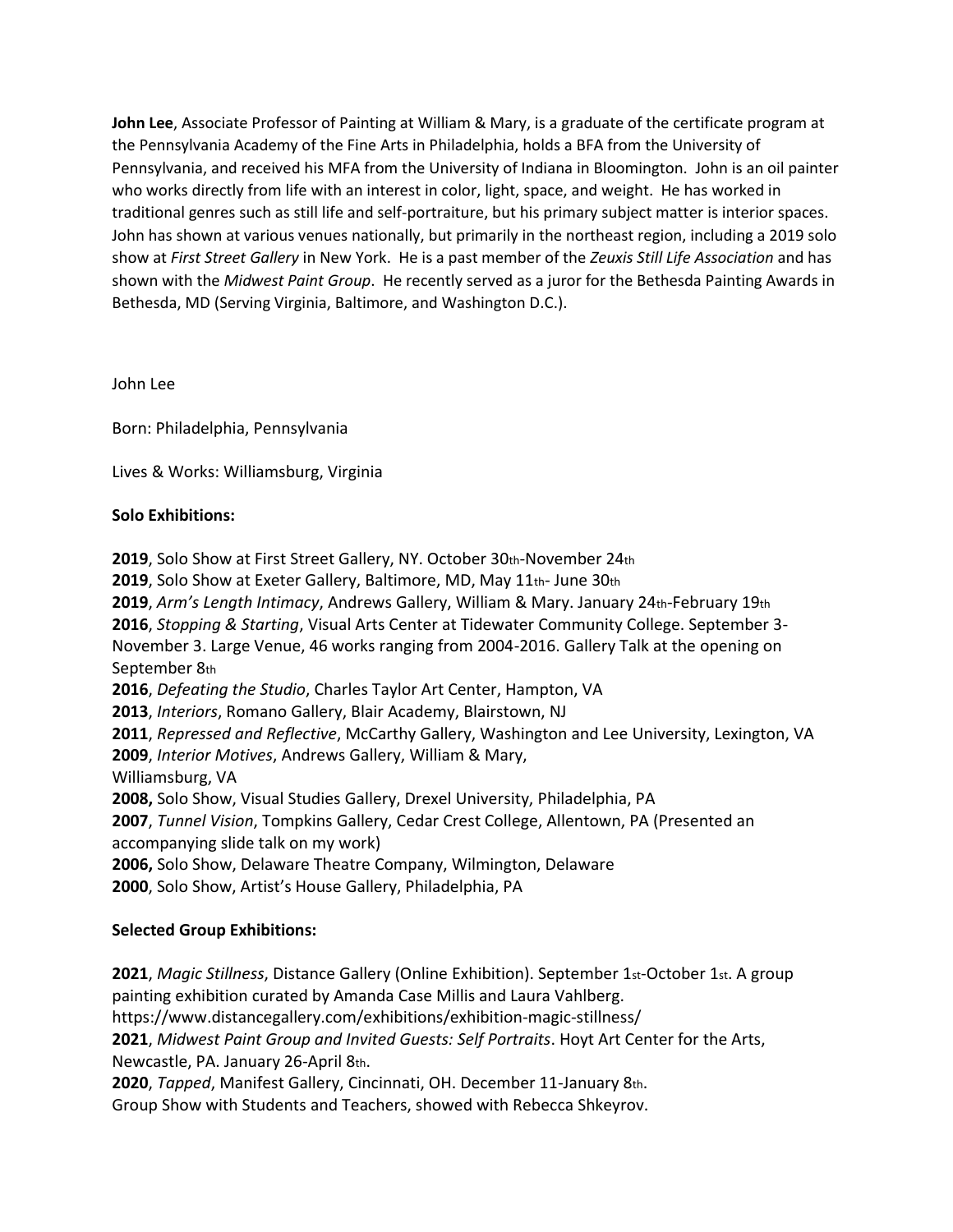**2020**, *Mundane*, Manifest Gallery, Cincinnati, OH. January 24th-February 21st.

**2020**, '10th Anniversary Exhibition'. Linda Matney Gallery, Williamsburg, VA. Curated by JL Matney. March 20th-April 11th.

**2019**, *Artists Who Teach Juried Exhibition*, Charles Taylor Art Center, Hampton, VA. Awarded First Place Prize in this show. Curator: Janice Gay Maker

**2019**, *Faculty Show 14*, Muscarelle Museum, William & Mary. October 4th-27th.

**2019**, *Green: The Impossible Color*, The Painting Center, NY. April 23rd-May 18th. Curated by Rachael Wren.

**2019**, *Departures from Observation*, Rusty Flack Art Gallery, Wyoming Seminary College Preparatory School, Kingston, PA. Group Show with the 'Perceptual Painters' collective. Curated by Mark Webber.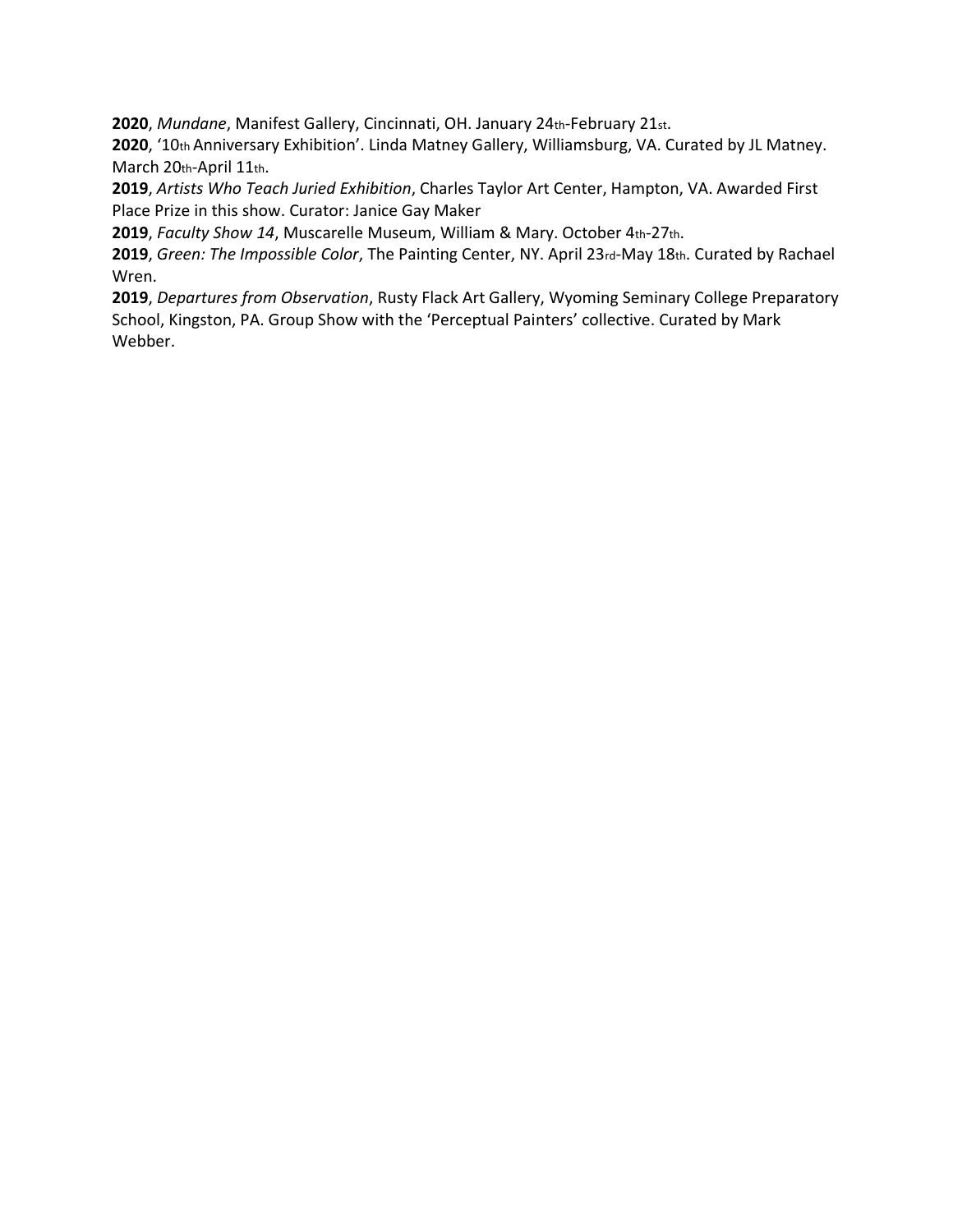**2019**, *Midwest Paint Group and Invited Guests: Self Portraits*. Taubman Museum of Art, Roanoke Virginia. February 16th-August 11th.).

**2018**, *Artists Who Teach Juried Exhibition*, Charles Taylor Art Center, Hampton, VA. March 17th – April 29th.

**2018**, *ANCIENT TRADITIONS, MODERN LIVES: Amazonian Indigenous Peoples in the 21st Century*, Group Show. Linda Matney Gallery. Williamsburg, VA. January 2018.

**2018**, *Drawing the Curtain*, Zeuxis Still Life Association, First Street Gallery, NY. May 22nd- June 9th. **2018**, *The Unstilllife*, Zeuxis Still Life Association. University of Mississippi Museum and Historic Houses. Oxford, MS. April 10th- July 28th.

**2017**, *Benefit Art Auction Invitational*, Mount Gretna School of Art, April 2nd, 2017. Lancaster Galleries, Lancaster, PA.

**2017**, *Flowers as Metaphor*, Zeuxis Still Life Association. *Wiegand Gallery* at Notre Dame de Namur University, Belmont, California (January 25th-February 25th)

**2017**, *Perceptual Painters*, Group Show with the 'Perceptual Painters' Collective. The *Flippo Gallery*, Randolph Macon College, Ashland, Virginia (April 9th-May 26th).

**2017**, *Ancient Traditions/Modern Lives: Benefit Exhibit Supporting Indigenous Peoples of the Amazon in the 21st Century*. Linda Matney Gallery, Williamsburg, VA. Curated by John Lee Matney. December 2nd, 2017-January 27th, 2018.

**2017**, *Midwest Paint Group and Invited Guests: Self Portraits*. *Dutoit Gallery*, Dayton, Ohio (March 3rd-26th).

**2017**, *The Unstilllife*, Travelling Group Show, Zeuxis Still Life Association. *Toni and Stuart B. Young Gallery*, Delaware College of Art and Design, Wilmington, Delaware (Nov. 4th-January 4th). *The Painting Center*, 547 West 27th Street, New York (February 28th-March 25th). *Wingate Art and Design*, University of Arkansas, Fort Smith, Arkansas (April 3rd-May 31st).

**2017**, *Transcending the Tabletop: Contemporary Practice in Still Life*, Group Show at the *Underground Gallery*, Harrison Center for the Arts, Indianapolis, Indiana. September/October. Curated by Julie Anderson and Nathan Foxton. The show travelled to the Dutoit Gallery, Front Street Waterhouse, November 3rd-19th, and to the *Fifth Street Gallery*, Stivers School for the Arts, Dayton, Ohio, December 2017.

**2017**, *9th National Juried Exhibition*, Prince Street Gallery, NY.

Juror: Stuart Shils, Nationally Recognized Landscape Painter. July 11-29.

**2016**, *8th National Juried Exhibition*, Prince Street Gallery, NY,

Juror: Graham Nickson, Painter and Dean of the New York Studio School

**2016**, *Lights On*, Current Members Group Show at *First Street Gallery*, New York. November 30-

December 17th. First show as a new member of First Street Gallery.

**2016**, *The Unstill Life*, Zeuxis Still Life Association, Delaware College of Art and Design, Wilmington, DE. November 4-January 14, 2017

**2016**, *Flowers as Metaphor*, Zeuxis Still Life Association, Hendrix College, Arkansas (September 6- 30th, 2016), Santa Rosa Junior College, California (November 17-December 15th, 2016).

**2016**, *Night Sun*, curated by Philip Jackson, at the *Southside Gallery* in Oxford, Mississippi.

**2015**, *Artists Who Teach*, Charles Taylor Art Center, Hampton, VA, First Place Prize

**2015**, *Faculty Show 13*, Muscarelle Museum, William & Mary, Williamsburg, VA

**2015**, *Subject and Subjectivity: A Selection of Perceptual Paintings*, Anne Arundel Community College, Baltimore, Maryland, Curated by Matt Ballou

(Travelled to University Art Gallery, Western Illinois University, Macomb, IL, Jan19-Feb 27, 2016) **2015**, *Beyond the Window*, Zeuxis Still Life Association, Travelling Show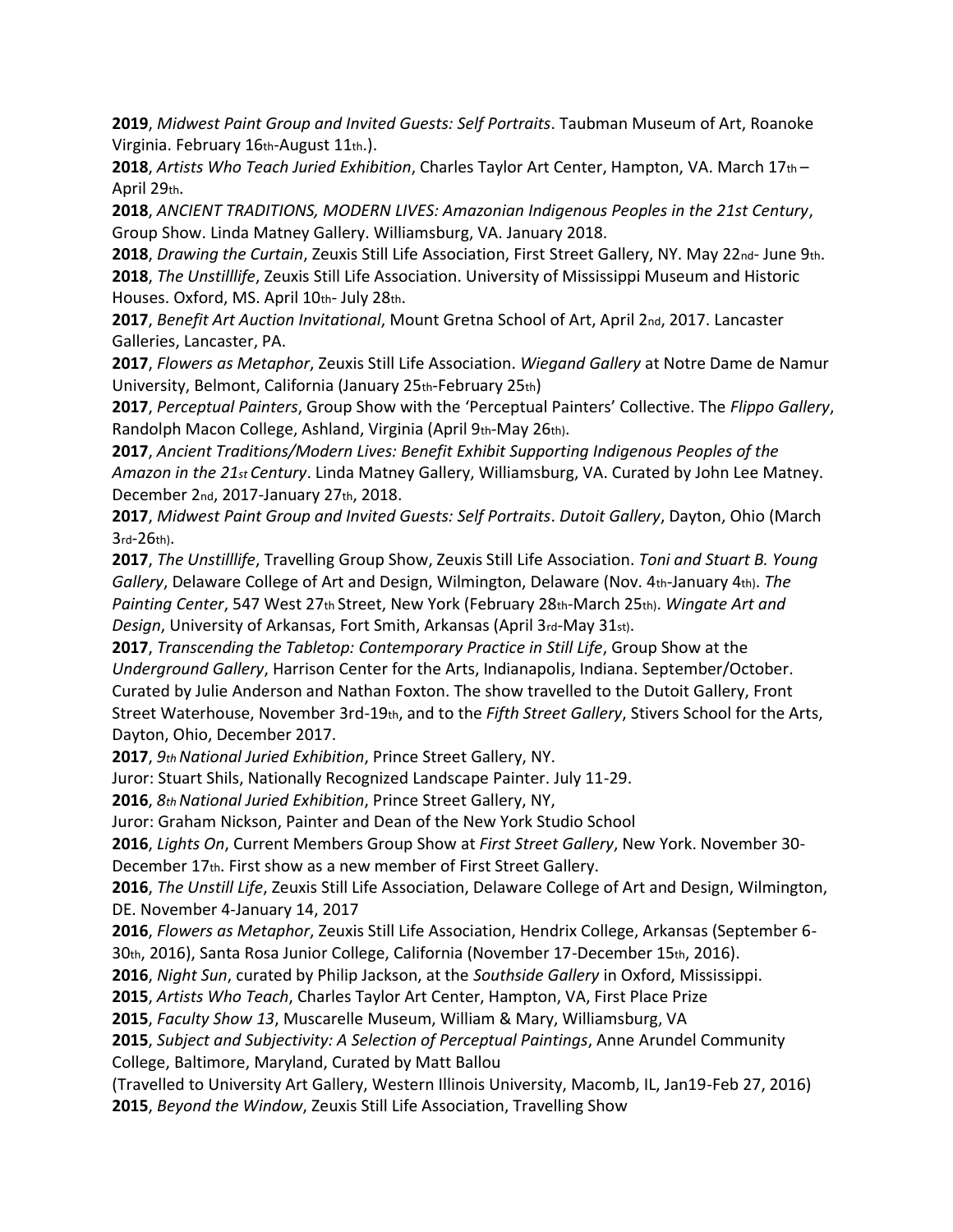-Center College's Norton Center for the Arts, Danville, KY, Feb/April 2015 -Bowery Gallery, NY, July 2015

-Alexandre Hogue Gallery, University of Tulsa, OK, Aug/Sept 2015

-University of Southern Mississippi Art Museum, Hattiesburg, MS, Jan 2016

**2014**, *Observation and Invention: The Space of Desire*, Pennsylvania Academy of the Fine Arts, Philadelphia, PA

**2014**, *Perceptual Painters: A Contemporary Movement*, Manifest Gallery, Cincinnati, OH

**2014**, *Sight Specific, A Selection of American Perceptual Paintings,* at the Concord Art Association in Concord, Massachusetts. Curated by George Nick. Show included many nationally/internationally recognized perceptual painters.

**2013,** Holiday Show, Linda Matney Fine Art Gallery, Williamsburg, VA

**2013**, *Perceptual Painters*, Group Show, Kentucky School of Art at Spalding University, Louisville, KY

**2013**, *Everything in its Right Place*, University of Southern Mississippi Art Museum, Hattiesburg, MS

**2013,** Group Show with Perceptual Painters, University of Mississippi, Oxford, MS

**2012**, *Twelfth Faculty Show*, Muscarelle Museum, William & Mary, Williamsburg, VA

**2012**, *Paintings by 100 Hamptons Roads Artists*, Charles Taylor Arts Center, Hampton, VA

**2011**, 20th Annual Juried Competition, Bowery Gallery, NY,

Juror: Stanley Lewis, Nationally recognized Landscape Painter

**2010**, *Alumni Art Exhibit*, University of Arkansas, Fort Smith, AR

**2009**, *Artists Who Teach*, Charles Taylor Art Center, Hampton, VA

**2009**, 3 Person Invitational Show: *John Lee, Margaret Noel and Aaron Lubrick*, Prince Street Gallery, New York, NY

**2009,** Group Show with Collective: Perceptual Painters, City Art Gallery,

Columbia, SC

**2008**, *17th Annual Juried Competition*, Bowery Gallery, NY,

Juror: Jed Perl, Critic and Author

**2008**, *Art of the State*, State Museum of Pennsylvania, Harrisburg, PA, juror: Bill Scott

**2007**, *11th Annual Faculty Show*, DCAD, Wilmington, Delaware

**2006**, *10th Annual Faculty Show*, DCAD, Wilmington, Delaware

**2005,** Group Show, Rodger LaPelle Gallery, Philadelphia, PA

**2005**, *9th Annual Faculty Show*, DCAD, Wilmington, Delaware

**2002**, *12th Annual Juried Competition*, Bowery Gallery, NY,

Juror: Wilbur Neiwald, Painter and Teacher based in Kansas City, Missouri.

**2000**, *61st Annual Juried Art Exhibition*, Woodmere Art Museum, Philadelphia, PA Juror: George

Nick, Painter and Teacher based in Boston, MA.

**2000**, *Emerging Artists*, Gross McCleaf Gallery, Philadelphia, PA

# **EDUCATION**

MFA, University of Indiana, 2004

BFA, University of Pennsylvania, 2002

Certificate, Pennsylvania Academy of the Fine Arts, 1998

# **HONORS, PRIZES AND AWARDS**

**2022** First Place, All Media Show, Artworks Gallery, Richmond, VA